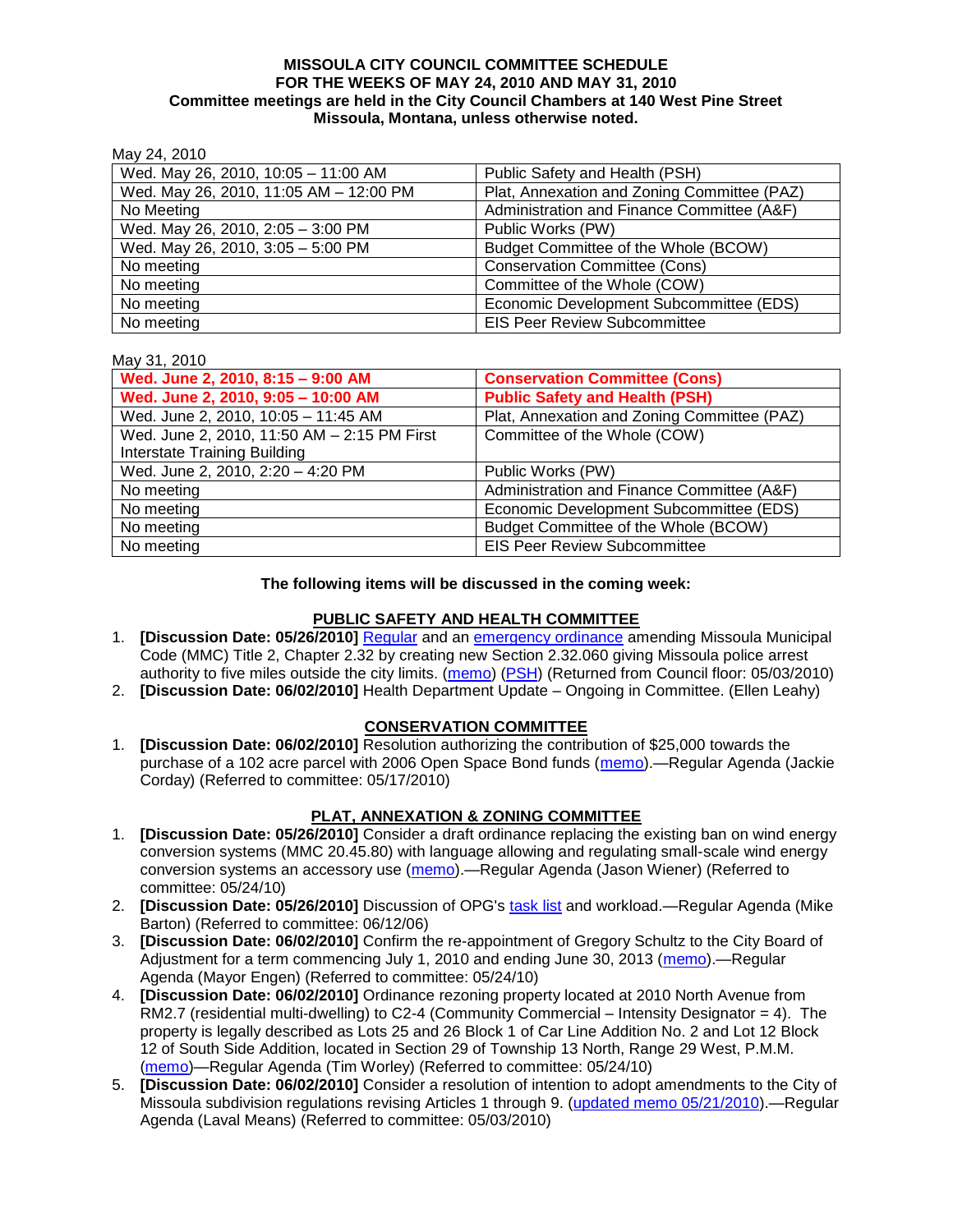### **PUBLIC WORKS COMMITTEE**

- 1. **[Discussion Date: 05/26/2010]** Ratify bid award for sidewalk ramp improvements project 09-029. [\(memo\)](http://www.ci.missoula.mt.us/DocumentView.aspx?DID=3932) – Regular Agenda (Doug Harby) **(Suspension of rules required to take up in committee)**
- 2. **[Discussion Date: 05/26/2010]** Approve an exception to MMC 9.30 Noise Control during construction of Project #05-033, Miller Creek Road Improvements [\(memo\)](http://www.ci.missoula.mt.us/DocumentView.aspx?DID=3889).—Regular Agenda (Kevin Slovarp) (Referred to committee: 05/24/10)
- 3. **[Discussion Date: 05/26/2010]** Approve and authorize the Mayor to sign an agreement with the Montana Department of Transportation for \$43,000 in federal Safe Routes to School funds to be used for non-infrastructure activities in FY2011 [\(memo\)](http://www.ci.missoula.mt.us/DocumentView.aspx?DID=3888).—Regular Agenda (Phil Smith) (Referred to committee: 05/24/10)
- 4. **[Discussion Date: 05/26/2010]** Discuss back-in angle parking on Spruce Street [\(memo\)](http://www.ci.missoula.mt.us/DocumentView.aspx?DID=3890).—Regular Agenda (Steve King) (Referred to committee: 05/24/10)
- 5. **[Discussion Date: 06/02/2010]** Confirm the appointment of Matt Jennings to the Bicycle and Pedestrian Advisory Board completing a term ending September 15, 2010 and for a term commencing September 16, 2010 and ending September 15, 2013 [\(memo\)](http://www.ci.missoula.mt.us/DocumentView.aspx?DID=3880).—Regular Agenda (Mayor Engen) (Referred to committee: 05/24/10)
- 6. **[Discussion Date: 06/02/2010]** Confirm the re-appointments of Roger Petersen and Jonathan Gass to the Building Code Board of Appeals for a term commencing July 1, 2010 and ending June 30, 2013 [\(memo\)](http://www.ci.missoula.mt.us/DocumentView.aspx?DID=3893).—Regular Agenda (Mayor Engen) (Referred to committee: 05/24/10)
- 7. **[Discussion Date: 06/02/2010]** Review proposed curb and sidewalk improvement project 06-047, University Area Phase III – Beckwith to McLeod, and pass a resolution to order the improvements which also directs that notice be given to all affected property owners [\(memo\)](http://www.ci.missoula.mt.us/DocumentView.aspx?DID=3884).—Regular Agenda (Doug Harby) (Referred to committee: 05/24/10)
- 8. **[Discussion Date: 06/02/2010]** Resolution on Brooks Street lane configurations between Mount and Higgins [\(memo\)](http://www.ci.missoula.mt.us/DocumentView.aspx?DID=3891).—Regular Agenda (Steve King) (Referred to committee: 05/24/10)

# **BUDGET COMMITTEE OF THE WHOLE**

- 1. **[Discussion Date: 05/26/2010]** Mayor's presentation of the FY11 preliminary budget [\(memo\)](http://www.ci.missoula.mt.us/DocumentView.aspx?DID=3882).— Regular Agenda (Brentt Ramharter) (Referred to committee: 05/24/10)
- 2. **[Discussion Date: 05/26/2010]** Consider adopting the FY 2011 preliminary budget [\(memo\)](http://www.ci.missoula.mt.us/DocumentView.aspx?DID=3881).— Regular Agenda (Brentt Ramharter) (Referred to committee: 05/24/10)

# **COMMITTEE OF THE WHOLE**

1. **[Discussion Date: 06/02/2010]** UM/City Luncheon [\(memo\)](http://www.ci.missoula.mt.us/DocumentView.aspx?DID=3758) [\(Agenda 06/02/2010\)](http://www.ci.missoula.mt.us/DocumentView.aspx?DID=4000).—Regular Agenda (Mayor Engen) (Referred to committee: 05/10/2010)

### 

**The following items have been referred to City Council committees, but the committees will not discuss them in the coming week:**

# **PUBLIC SAFETY AND HEALTH COMMITTEE**

- 1. Police Department Update Ongoing in Committee. (Mark Muir)
- 2. Fire Department Update Ongoing in Committee (Mike Painter)
- 3. An [ordinance](ftp://ftp.ci.missoula.mt.us/Packets/Council/2008/2008-12-15/2008CatOrdinanceAmendment%5B1%5D.pdf) amending Missoula Municipal Code Chapter 6.09 entitled "Missoula Cat Ordinance" section 6.09.010 through 6.09.090 to amend definitions, to limit the number of cats over the age of four months that a person, family, or household can harbor, keep, or maintain to five and to enact other general amendments. [\(PS&H\)](ftp://ftp.ci.missoula.mt.us/Packets/Council/2008/2008-12-15/081210psh.pdf) (Returned from Council floor: 01/12/09)
- 4. An [ordinance](ftp://ftp.ci.missoula.mt.us/Packets/Council/2008/2008-12-15/DogOrdinance--PSHrevisions.pdf) amending Missoula Municipal Code Title 6 entitled "Animals" generally amending Chapter 6.04 entitled "Animals Running at Large" and Chapter 6.08 entitled "Dogs and Pet Shops," increasing the fee when an animal is impounded and establishing a fee for a boarding kennel license. [\(PS&H\)](ftp://ftp.ci.missoula.mt.us/Packets/Council/2008/2008-12-15/081210psh.pdf) (Returned from Council floor: 01/12/09)

# **PLAT, ANNEXATION & ZONING COMMITTEE**

- 1. Annexation. (see separate list at City Clerk's Office for pending annexations) (Ongoing in Committee)
- 2. Update the Rattlesnake Valley Comprehensive Plan Amendment [\(memo\)](ftp://ftp.ci.missoula.mt.us/Packets/Council/2007/2007-04-02/Referrals/Rattlesnake_Plan_Update_referral.pdf).—Regular Agenda (Dave Strohmaier) (Referred to committee: 04/02/07)
- 3. Request to rezone the property legally described as Lot 3 of Scott Street Lots Subdivision, located in Section 16, T13N, R19W, P.M.M. form D (Industrial) to I-1 (Light Industrial), based on the finding of fact and conclusions of law. (PAZ [05/21/08\)](ftp://ftp.ci.missoula.mt.us/Packets/Council/2008/2008-06-02/080521paz.pdf) (Returned from Council floor: 6/2/08)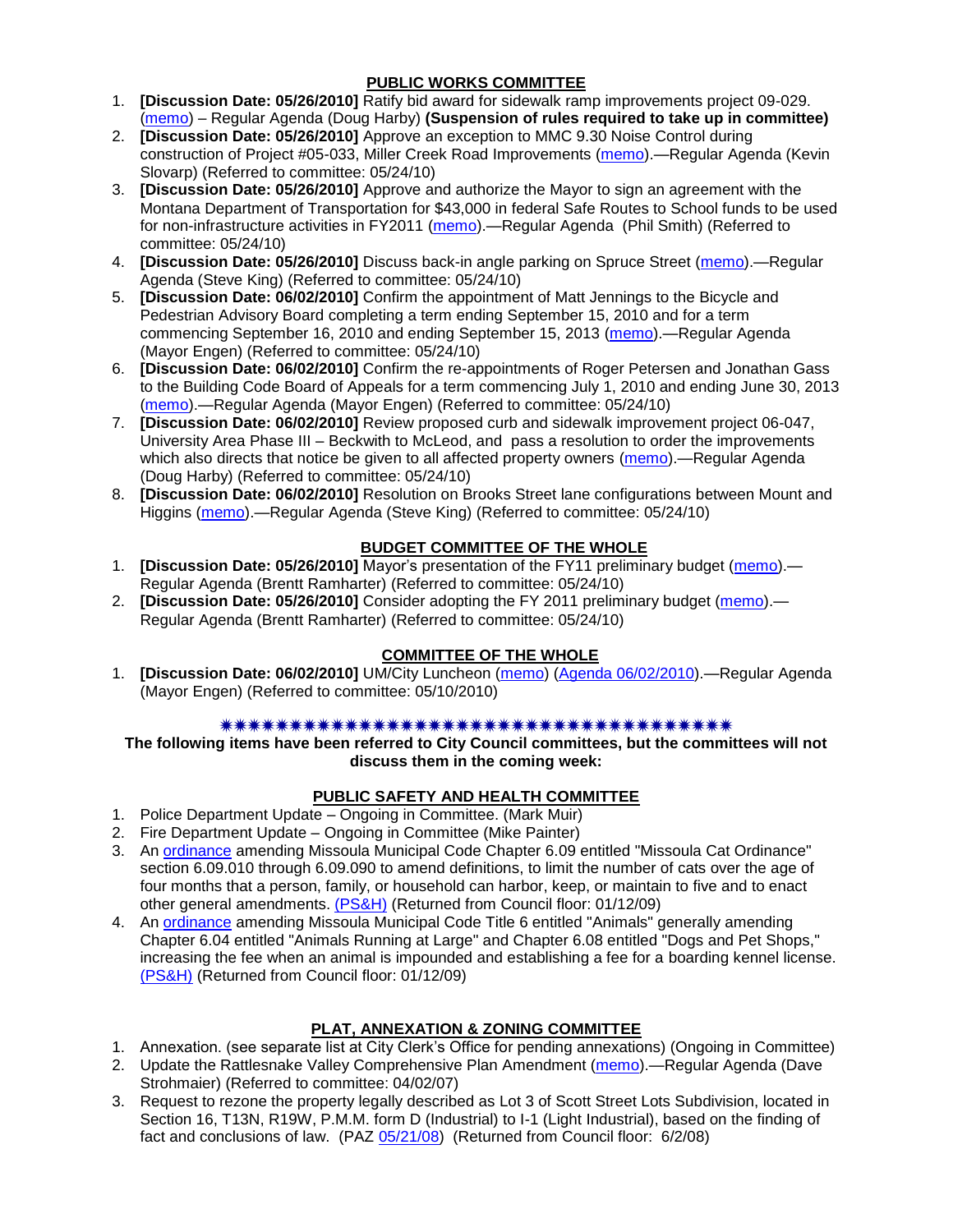- 4. Ongoing discussion of City planning issues with members of the Planning Board.—Regular Agenda (Bob Jaffe) (Referred to committee: 3/20/06)
- 5. Discuss the implications of the Sonata Park court case [\(memo\)](http://www.ci.missoula.mt.us/DocumentView.aspx?DID=3268).—Regular Agenda (Bob Jaffe) (Referred to committee: 03/08/10)

# **ADMINISTRATION AND FINANCE COMMITTEE**

- 1. Approve claims. (Ongoing) (Consent Agenda)
- 2. Approve journal vouchers. (Ongoing) (Consent Agenda)
- 3. Approve budget transfers. (Ongoing) (Consent Agenda)
- 4. An ordinance amending the municipal code as it relates to bike licensing. [\(A&F\)](ftp://ftp.ci.missoula.mt.us/Packets/Council/2008/2008-12-15/081210af.pdf) (Returned from council floor: 12/15/08)
- 5. Implications of establishing maintenance districts. [\(memo\)](ftp://ftp.ci.missoula.mt.us/Packets/Council/2009/2009-05-11/Referrals/MaintenanceDistricts.pdf) Regular Agenda (Bob Jaffe) (Referred to committee: 05/11/09)
- 6. Clarify position of council member who also serves on the board of a non-profit agency that has dealings with the city. [\(memo\)](http://www.ci.missoula.mt.us/DocumentView.aspx?DID=1840) – Regular Agenda (Ed Childers) (Referred to committee: 07/20/2009)
- 7. [Resolution](http://www.ci.missoula.mt.us/DocumentView.aspx?DID=2373) of the Missoula City Council establishing a tourism business improvement district consisting of non-contiguous lands within the City of Missoula for the purpose of aiding tourism, promotion and marketing within the district. [\(Exhibit A\)](http://www.ci.missoula.mt.us/DocumentView.aspx?DID=2090) [\(Exhibit B\)](http://www.ci.missoula.mt.us/DocumentView.aspx?DID=2374) [\(memo\)](http://www.ci.missoula.mt.us/DocumentView.aspx?DID=2097) [\(A&F\)](http://www.ci.missoula.mt.us/Archive.aspx?ADID=1172) (Returned from Council floor: 10/05/09)
- 8. Reappoint Sheila Lund as a regular board member for a term starting June 26, 2010 and ending June 25, 2015 and Joseph Pietro as a Resident Commissioner to the Missoula Housing Authority for a term starting June 26, 2010 and ending June 25, 2012 [\(memo\)](http://www.ci.missoula.mt.us/DocumentView.aspx?DID=3878).—Regular Agenda (Mayor Engen)
- 9. Review the FY 2011-15 capital improvement projects (CIP). [\(memo\)](http://www.ci.missoula.mt.us/DocumentView.aspx?DID=3522) Regular Agenda (Brentt Ramharter) (Referred to committee: 04/19/2010)
- 10. Resolution approving the project and authorizing the bond issuance for Sussex School Economic Development Bonds in the approximate aggregate principal amount not to exceed \$900,000 [\(memo\)](http://www.ci.missoula.mt.us/DocumentView.aspx?DID=3886).—Regular Agenda (Brentt Ramharter) (Referred to committee: 05/24/10)

### **PUBLIC WORKS COMMITTEE**

- 1. Consider the sizes of grease interceptors for the restaurant industry [\(memo\)](ftp://ftp.ci.missoula.mt.us/Packets/Council/2008/2008-04-21/Referrals/Industrial_waste_restaurants.pdf).—Regular Agenda (Stacy Rye and Bob Jaffe) (Referred to committee: 04/21/08)
- 2. Consider restructuring the city's Sewer Loan Program along the lines of the recently approved change to the Sidewalk & Curb Loan Fund.—Regular Agenda (Ed Childers) (Referred to committee: 06/26/06)
- 3. Interlocal Agreement between the City of Missoula and the County of Missoula related to the Reserve Street / Mullan Road Intersection Improvements Project [\(memo\)](http://www.ci.missoula.mt.us/DocumentView.aspx?DID=2959).—Regular Agenda (Gregg Wood) (Referred to committee: 01/11/10)
- 4. Review infrastructure conditions at the locations of serious and fatal traffic accidents: 2007-2009 [\(memo\)](http://www.ci.missoula.mt.us/DocumentView.aspx?DID=3031).—Regular Agenda (Jason Wiener) (Referred to committee: 01/25/10)
- 5. Resolution to restore vacated Inez Street at South 2<sup>nd</sup> Street to the public trust and public use, and vacate a public access easement that was a condition of the vacation [\(memo\)](http://www.ci.missoula.mt.us/DocumentView.aspx?DID=3573).—Regular Agenda (Carla Krause) (Referred to committee: 04/26/2010)

# **COMMITTEE OF THE WHOLE**

- 1. Mayor's Update Ongoing in Committee. (Mayor Engen)
- 2. Updates from Council representatives on the Health Board, Community Forum, Transportation Policy Coordinating Committee, other boards and commissions as necessary. – (Ongoing in Committee)
- 3. Joint meeting of the Mayor, City Council and County Commission; a facilitated quarterly OPG review as directed in the [Interlocal Agreement](ftp://ftp.ci.missoula.mt.us/Documents/Mayor/OPG/Adopted-ILA-2005.pdf) (Agenda)—Ongoing (Mayor Engen)
- 4. Develop short and mid-term goals [\(memo\)](ftp://ftp.ci.missoula.mt.us/Packets/Council/2007/2007-04-23/Referrals/Council_Goals.pdf).—Regular Agenda (Bob Jaffe) (Referred to committee: 4/23/2007)
- 5. Joint meeting between the Missoula City Council and the Missoula County Public Schools' Board of Trustees [\(memo\)](ftp://ftp.ci.missoula.mt.us/Packets/Council/2007/2007-09-17/Referrals/Council_School_Board_referral.pdf).—Regular Agenda (Dave Strohmaier) (Referred to committee: 09/17/07)
- 6. Examination of Office Planning and Grants [\(memo\)](ftp://ftp.ci.missoula.mt.us/Packets/Council/2008/2008-09-08/Referrals/080825HendricksonOPGreferral.pdf)—Regular Agenda (Lyn Hellegaard) (Referred to committee: 09/08/08)
- 7. Review CIP funding mechanism, vehicle replacement policy, department vehicle use practices, specifically Police, Fire, and Parking Commission [\(memo\)](ftp://ftp.ci.missoula.mt.us/Packets/Council/2008/2008-11-10/Referrals/ReviewBudgetary.pdf).—Regular Agenda (Ed Childers) (Referred to committee: 11/10/08)

# **BUDGET COMMITTEE OF THE WHOLE**

1. Update on the quarterly budget report [\(memo\)](http://www.ci.missoula.mt.us/DocumentView.aspx?DID=3554).—Regular Agenda (Lyn Hellegaard) (Referred to committee: 04/26/10)